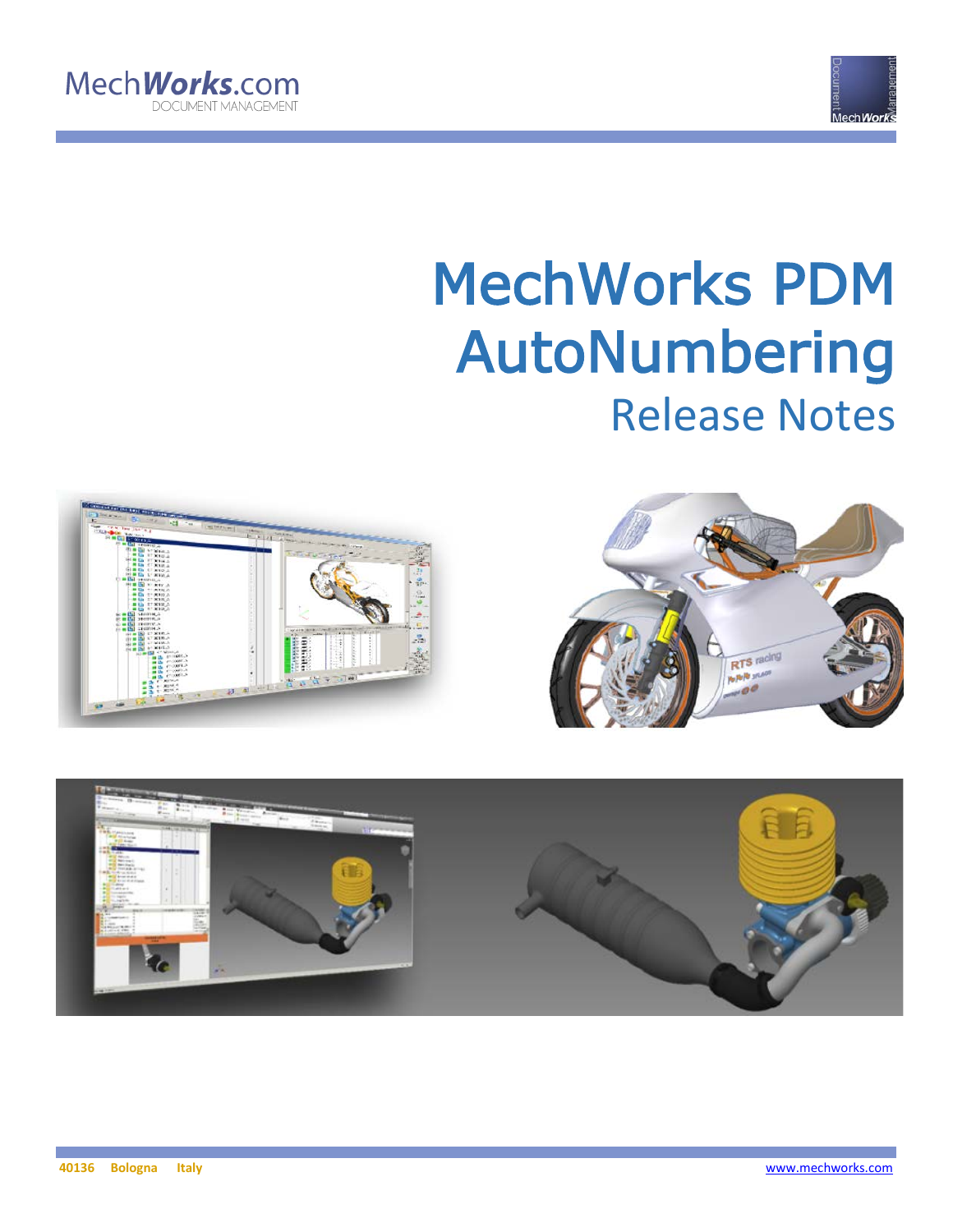# **MWAutoNumber Release Notes**

## **1.0.9**

### **Enhancements**

• The "About" dialog was updated to use more informative naming information.

### Bug Fixes

- When using MechWorks PDM versions older than R16 SP1.8, an error was getting thrown when selecting a format in the format options dialog regarding the MechWorks PDM option to KEEP\_CAD\_CONFIGURATION\_PROPERTIES\_SYNCHRONIZED.
- DBInventor: The DataEntr.lst was sometimes showing an error about getting the active document's configuration information.

### **1.0.8**

### Enhancements

• When loading the Format List dialog, the performance has been significantly improved in environments with many (several hundred) formats.

### Bug Fixes

### **1.0.7**

#### Enhancements

- The installation dialog has been enhanced to make it clearer the differences between a "Client" and a "Client + Server" installation.
- The loading performance of the Format List dialog has been slightly improved by not loading the format's properties until it is selected for the first time.
- When selecting a format in a binder, the selection is now remembered so the binder will be expanded and the same format selected the next time the format list is shown.
- A format can now be selected by double clicking it.
- When selecting a format that allows the user to browse for the file directory, the MWAutoNumber application now remembers the user's selection. The next time the user selects a format that allows browsing to the directory, the previously selected directory will be the default path.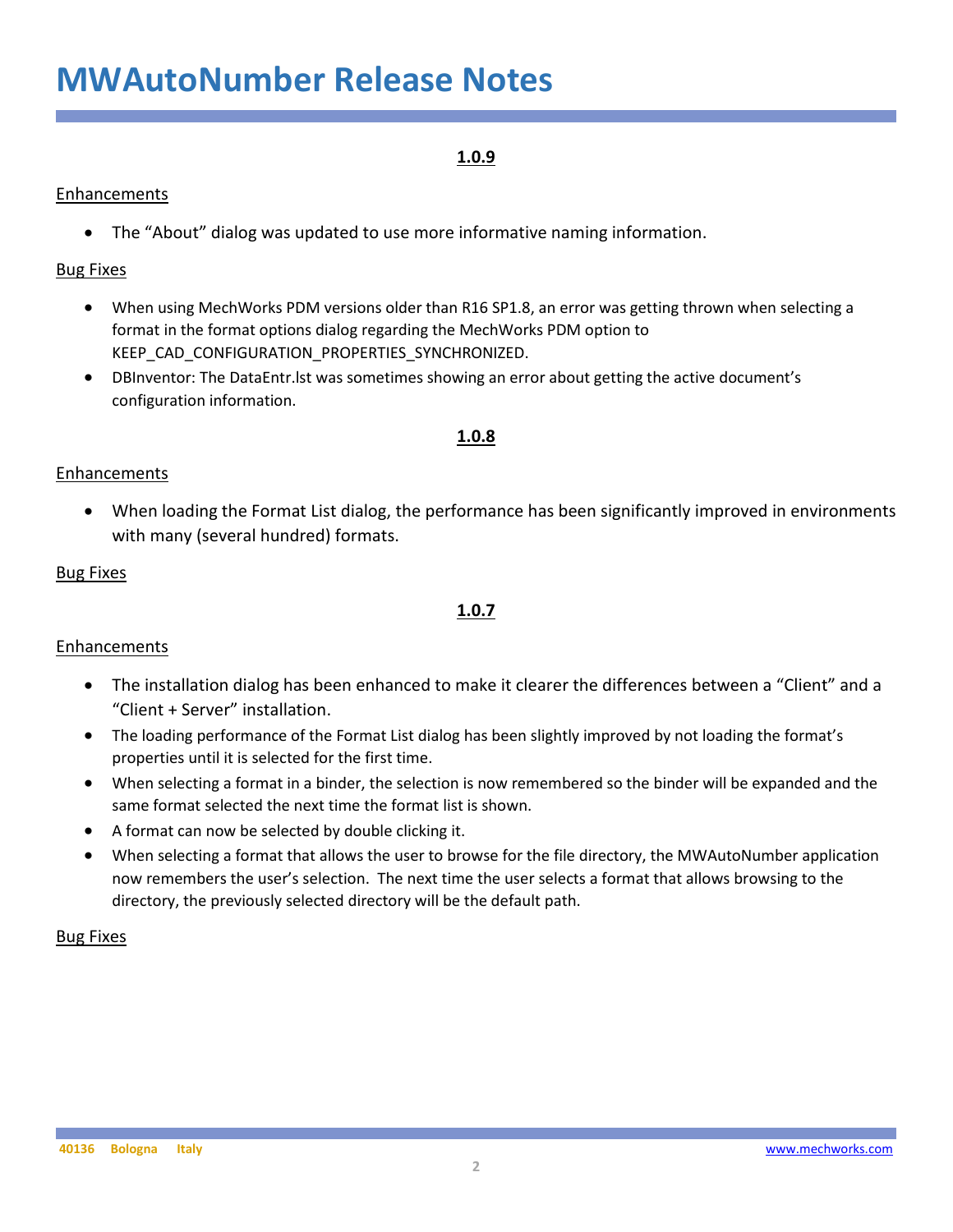### **1.0.6**

### Enhancements

### Bug Fixes

- Due to a regression added in 1.0.5, the OnAddDocument.lst was crashing in environments with multiple formats in multiple binders.
- The OnAddDocument.lst was sometimes not displaying the formats.

### **1.0.5**

### Enhancements

- A new option has been added to always show the format list before the category wizard. When the option is not selected and there are formats with linked categories, then the category wizard is always shown before the format list (and if the user picks a set of categories linked to a format, then that format is automatically selected). If the option is checked, then the format list is always shown before the category wizard. If the user selects a format with ONE final set of linked categories, then that set of categories will be automatically selected and the category wizard is not shown.
- A new option has been added to optionally output a REVISION value. Previously, the DataEntr.lst was automatically outputting the first REVISION value, which was sometimes interfering with environments with customized scripting for outputting the first REVISION value.
- Added an About dialog box.
- The last selected format is now automatically selected as the default when showing the format list. This behavior is mode-specific (the remembered last selection when executing a Save As can be different than the remembered last selection when executing a Rename, for example). If the user has not selected a format yet in this session, then the first format in the list (and not in a binder) is automatically selected as the default format in the format list.
- If only one non-hidden format exists, it is automatically selected and the format list is not displayed.
- The "Always Use Selected Format" option is now mode-specific. (It can be a different format when executing a Save As vs executing a Rename, etc.)
- The options to show the category wizard or change the format number or description are now ignored when using the Assembly Duplication Wizard to prevent having to constantly interact with MWAutoNumber when duplicating large assemblies.

- The default number change type was "Both" when it should be "Description Only".
- The format options were sometimes not reloading correctly when switching between formats.
- The Format Options dialog and Format List dialog were sometimes timing out and crashing when called from the shortcut bar.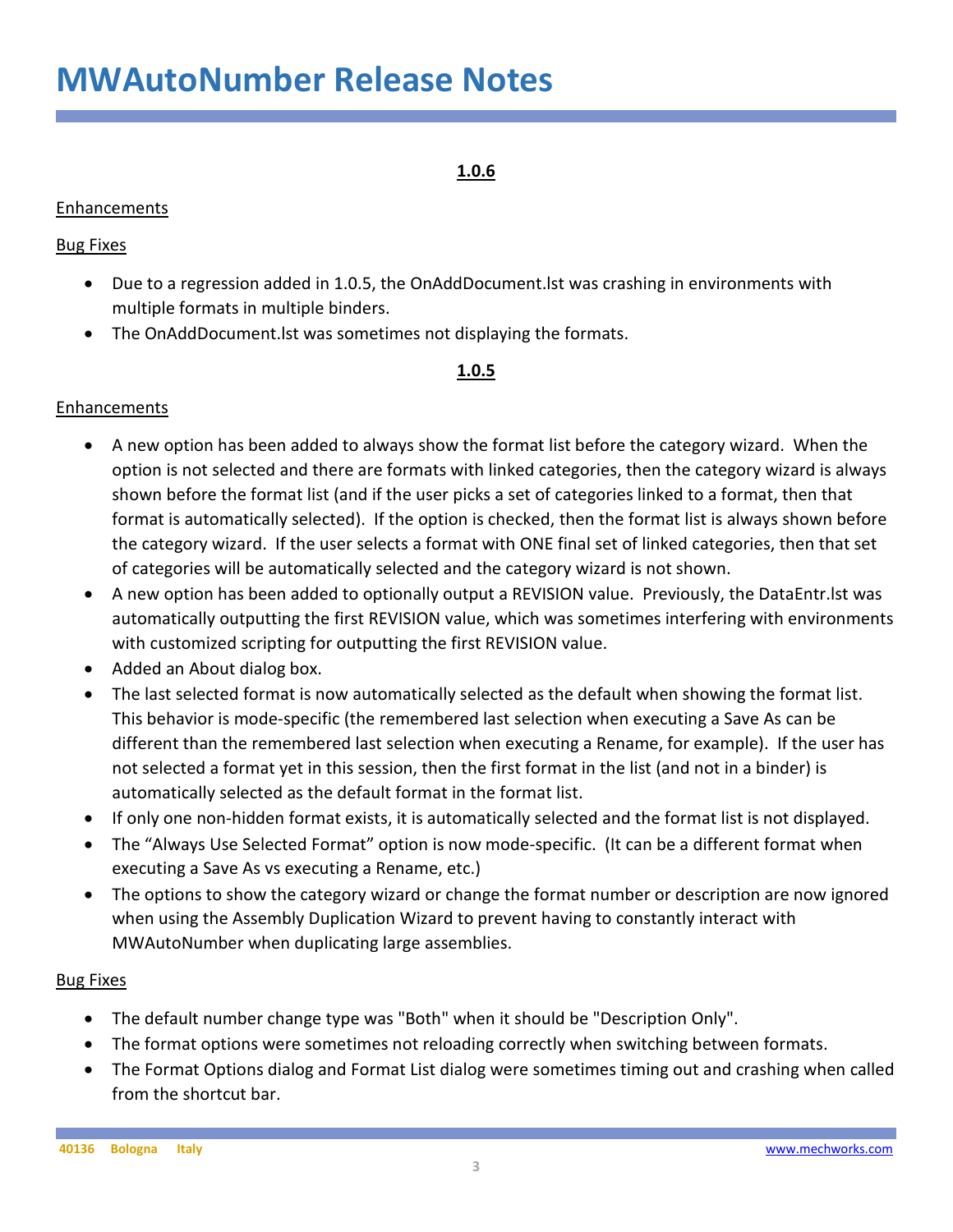# **MWAutoNumber Release Notes**

- When renaming a file with one or more drawings, the drawing was sometimes not renamed, instead presenting a message that the new file name (which is the old drawing file name) already exists.
- When the format Configuration option to use "the same id" (append the original configuration name to the file's part number, possibly with a prefix or suffix) was checked, this was causing some unexpected results when saving against an existing file. Instead of replacing the original part number with the new part number, it was appending the new part number to the beginning - resulting in very long configuration names if the file was the result of executing many "Save As" commands consecutively.
- If the format list was left open for too long, the DataEntr.lst was crashing. (The scripts were changed to 64 bit to prevent the crash.)
- When using the format option to assign the configuration a unique id, the description was getting output as the new ID and the old ID, instead of just the new ID.
- If the NumberVal for any format was NULL, an error was produced. The NumberVal is now set to 1 if it is NULL.
- When changing some text in any of the format options, the Apply button did not become available until another option was selected.
- The "Always Use Selected Format" option was not working when using the Assembly Duplication Wizard.
- When using the Assembly Duplication Wizard, the format list was sometimes shown for drawings whose IDs should follow the model's.
- When using the Assembly Duplication Wizard, the format list was sometimes displayed an extra time.
- When using the Assembly Duplication Wizard with the Wizard options enabled to inherit some field values (such as categories or descriptions), these values were not being inherited, instead being overwritten by the default values for the MWAutoNumber format.
- The format options would sometimes create an unmanaged configuration, resulting in database records not getting created correctly. For example, an environment could have the MechWorks PDM options set to only create database records for configurations with names that start with a letter. This environment could then also have an MWAutoNumber format with the number format set to a 6-digit number, and the configuration options set to rename each configuration to the number. Saving a configuration with this format could result in changing a managed configuration to an unmanaged configuration (i.e. changing "Default" to "123456"), resulting in unexpected problems with the database record. Now, if a configuration is about to be changed from a managed configuration to an unmanaged configuration, the DataEntr.lst presents the user with an error letting them know the resulting action would create an unmanaged configuration and it cannot continue.
- The option to not rename the configuration was not working.
- When changing the configuration prefix option, the new value was not always remembered.
- When changing the configuration prefix option or the configuration suffix option, the preview was not updating.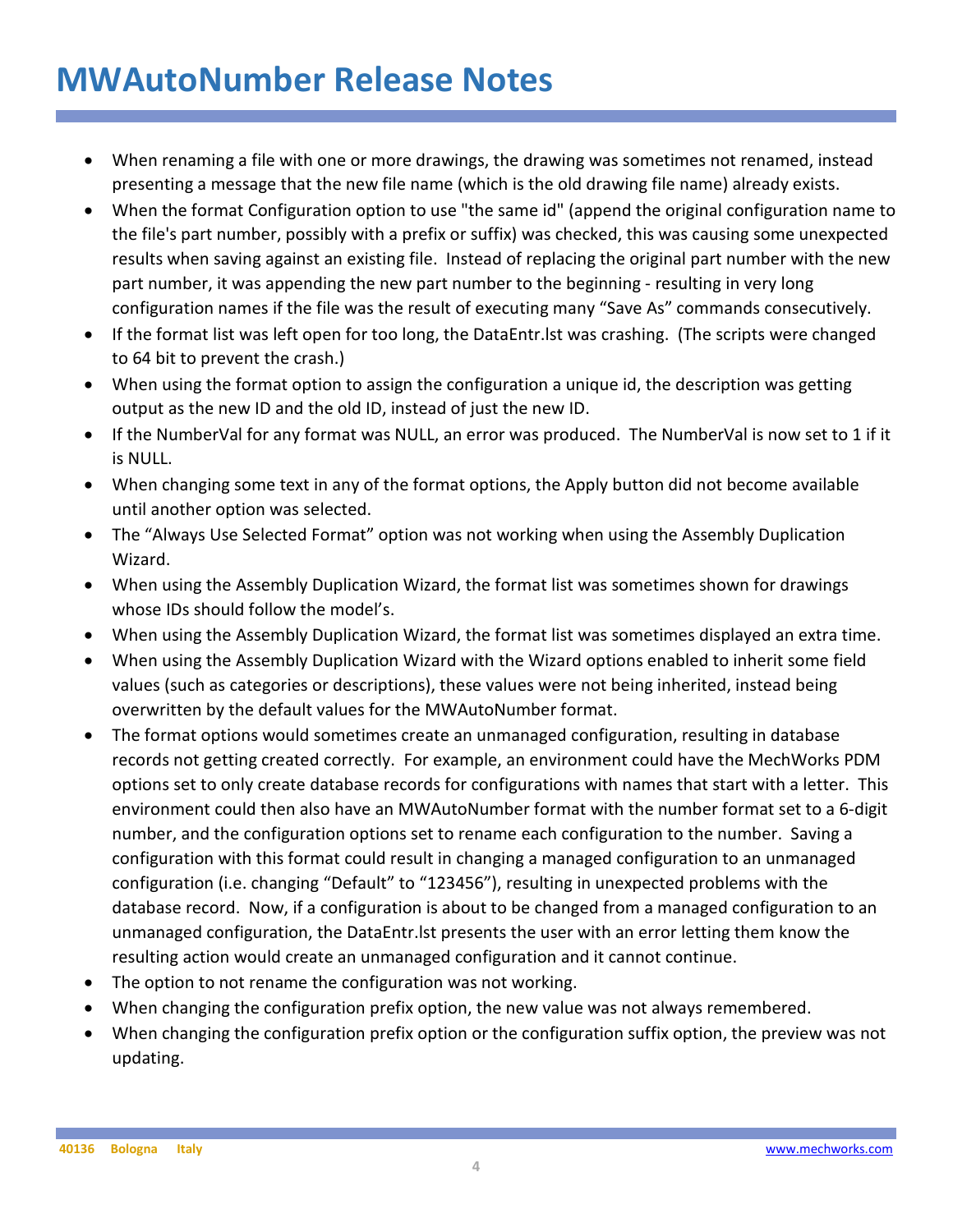# **MWAutoNumber Release Notes**

# **1.0.4**

### Enhancements

### Bug Fixes

- The option to add the suffix to the second drawing was not always remembered.
- Saving a drawing without a model in it was causing an error about the SQL Server driver having incorrect syntax near ")". This error was also being caused when using the Assembly Duplication Wizard with models with drawings.
- The option to "Hide Format from User Selection" was not working correctly.
- When using the option to file count in the folder, the counter was not always incrementing correctly. When this happened, the format list displayed would be blank and MechWorks PDM would freeze when displaying the empty list.
- When saving a derived configuration of a weldment part, if the option to only save parent configurations was enabled, users were getting a message box saying "Exiting here".

### **1.0.3**

### Enhancements

### Bug Fixes

• When saving configurations as distinct records, the file name was sometimes not changed.

### **1.0.2**

### Enhancements

• When the "Server" installation is selected, the DataEntr.LIB is now installed if it does not exist. (The DataEntr.LIB is a library file usually installed with the updated versions of MechWorks PDM.)

- When the drawing option to add the suffix to the first drawing was enabled, it was applying the suffix to ONLY the first drawing. Now it is applied STARTING WITH the first drawing (so to all drawings).
- The combo boxes were not compatible with Windows 7 environments, so causing the Format Options dialog to crash in Windows 7 environments.